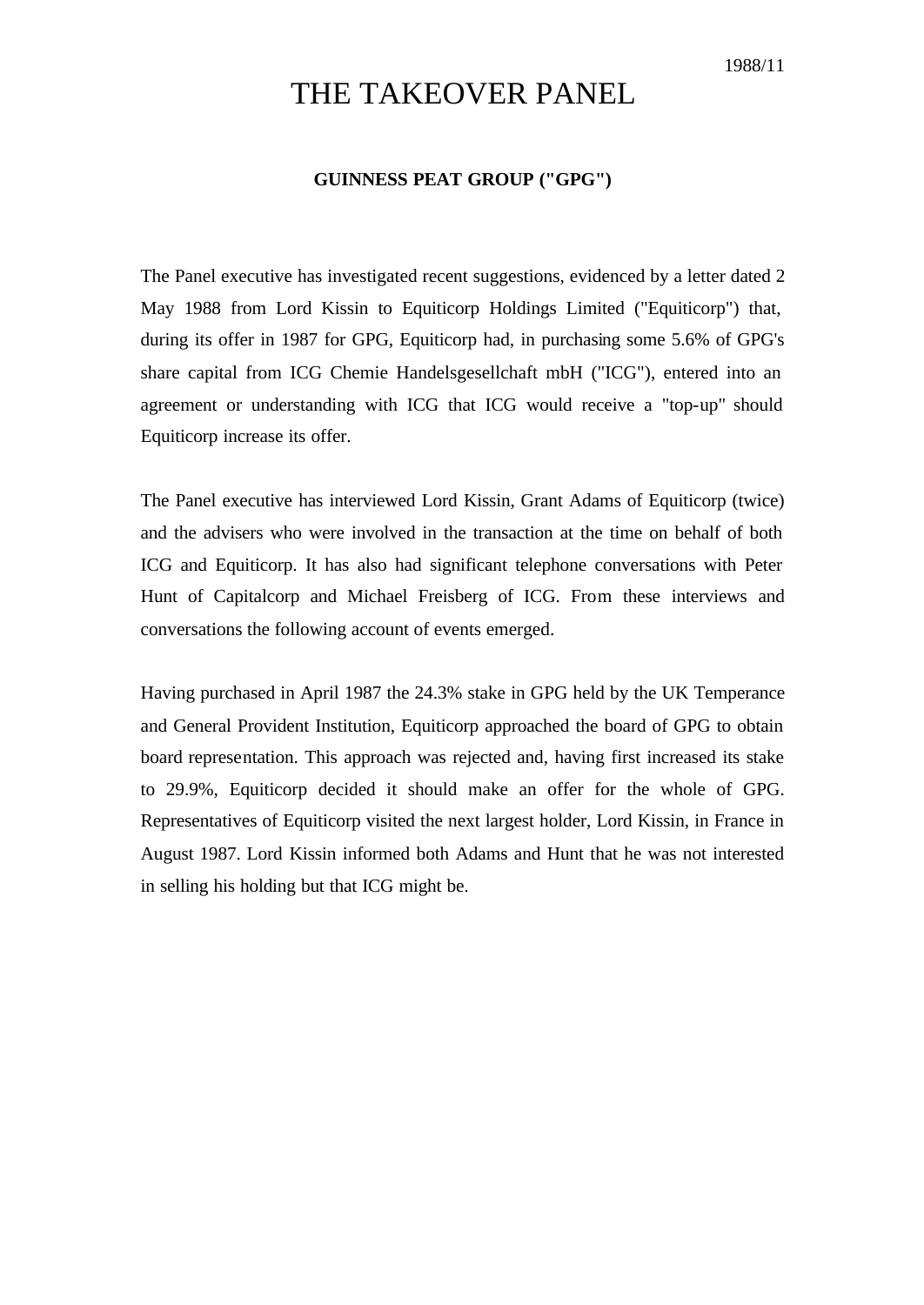Lord Kissin had been a close friend of ICG's late owner, Heinrich Freisberg who had died some eighteen months previously. Lord Kissin understood that Michael Freisberg, whom Lord Kissin did not know well, was wishing to liquidate his father's portfolio, and might therefore be a seller of the holding in GPG. Lord Kissin, who felt some obligation to his late friend's son, asked Adams and Hunt to ensure that ICG received "the full price". Adams and Hunt understood this to mean that the purchase price for the ICG Holding must not be less than the forthcoming bid. Thus Equiticorp entered into a contract to purchase the ICG holding at 110p and subsequently announced an offer at that price.

Adams has confirmed to the Panel executive that in buying the holding, Equiticorp was aware that a Rule 9 offer would be triggered. This was explained to Michael Freisberg. Equiticorp further maintained that at the time of acquiring the ICG stake it had no intention of increasing its offer. The offer was increased some three-and-a-half weeks later from 110p to 115p following the acquisition of the holdings in GPG held by certain of the former shareholders of Forstmann-Leff Associates Inc. Adams, Hunt and Freisberg have all confirmed that no "top-up" arrangement was entered into and the contract governing the sale contains no such provision. ICG was advised on this contract by their legal advisers, Farrer & Co, who have on their file a note of a conversation between a representative of their firm and an employee of Samuel Montagu  $\&$  Co, advisers to Equiticorp, where it was acknowledged by both parties that a "top-up" would be contrary to the Code. ICG readily accepted the position and confirmed to their advisers that they were neither expecting nor seeking any "top-up" over the fixed price of 110p which they had agreed with Equiticorp. Samuel Montagu has also confirmed that it was careful to brief Equiticorp on the prohibition in the Code against "top-up" arrangements before representatives of Equiticorp commenced negotiations with ICG.